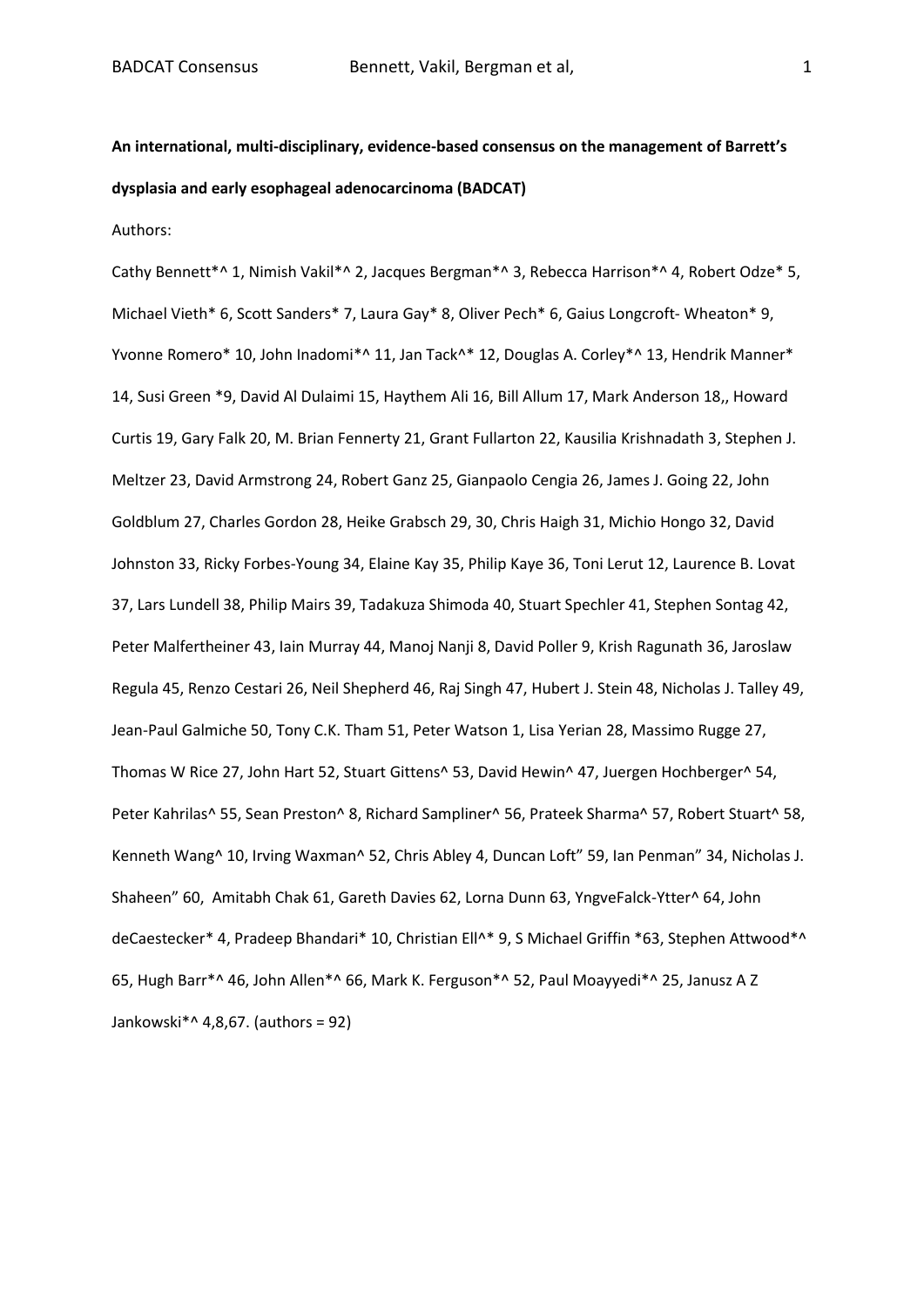- 1. Queens University, Belfast, UK
- 2. University of Wisconsin School of Medicine and Public Health, Madison WI, USA
- 3. Amsterdam Medical Center, The Netherlands
- 4. University Hospitals of Leicester, UK
- 5. Harvard Medical School, USA
- 6. Klinikum Bayreuth, Germany
- 7. Warwick medical School, UK
- 8. Queen Mary University London, UK
- 9. Portsmouth University Hospitals, UK
- 10. Mayo Clinic, USA
- 11. Washington University, Seattle, USA
- 12. Leuven University, Belgium
- 13. Kaiser Permanente, San Francisco, USA
- 14. Weisbaden Medical Centre, Germany
- 15. Redditch General Hospital, UK
- 16. Medway Hospital, Kent, UK
- 17. Royal Marsden Hospital, UK
- 18. City Hospital, Birmingham, UK and Sandwell Hospital, UK
- 19. Queen Marys Hospital, Sidcup, UK
- 20. University of Pennsylvania, USA
- 21. Oregon Health & Science University, Portland, USA
- 22. Royal Infirmary, Glasgow, UK
- 23. The Johns Hopkins University School of Medicine USA
- 24. McMaster University, Canada
- 25. Bloomington Medical Centre, Minnesota, USA
- 26. University of Brescia, Italy
- 27. Cleveland Clinic, USA
- 28. The Royal Bournemouth Hospital, UK
- 29. University of Leeds, UK
- 30. Leeds University Hospitals, UK
- 31. Wansbeck General Hospital, Northumbria, UK
- 32. Osaka University, Japan
- 33. Ninewells Hospital, Dundee, UK
- 34. Royal Infirmary, Edinburgh, UK
- 35. Trinity College, Dublin, Ireland
- 36. Queens Medical Centre, Nottingham, UK
- 37. University College London, UK
- 38. University of Stockholm, Sweden
- 39. Darrent Valley Hospital, Kent, UK
- 40. Kyoto University, Japan
- 41. University of Dallas, USA
- 42. Loyola University,USA
- 43. Magdeburg University, Germany
- 44. Royal Cornwall Hospitals, UK
- 45. Institute of Oncology, Warsaw, Poland
- 46. Gloucestershire Royal Hospitals, UK
- 47. Royal Adelaide Hospital, Australia
- 48. Polyclinic Klinikum Munchen, Germany
- 49. University of Newcastle, Australia
- 50. Department of Gastroenterology, CHU and University, Nantes France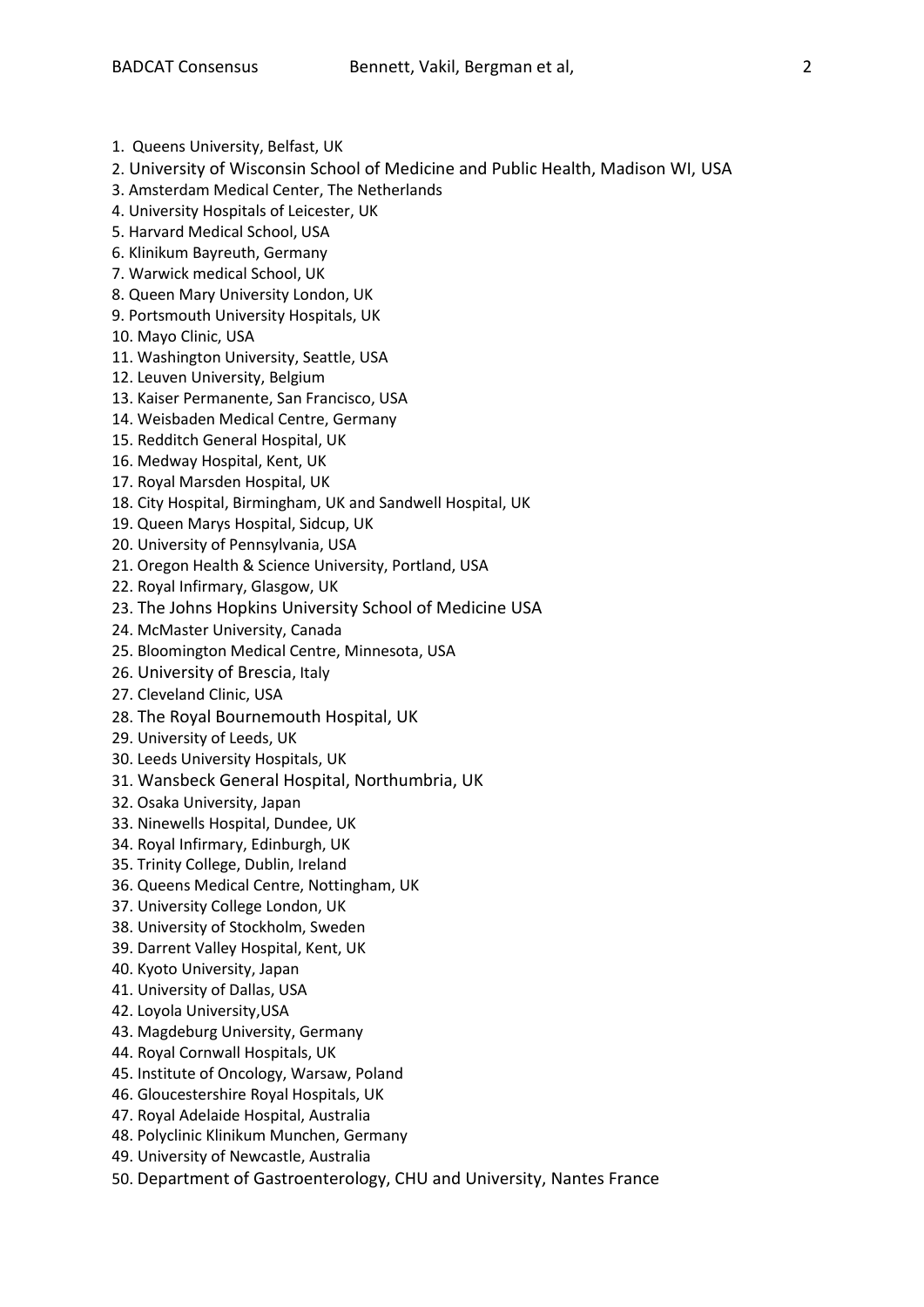- 51. Ulster Hospital, Belfast, UK
- 52. University of Chicago, USA
- 53. ECD Solutions, USA
- 54. University Nurnberg-Erlangen, Germany
- 55. Northwestern University, USA
- 56. University of Tucson, Arizona, USA
- 57. University of Kansas, USA
- 58. Oesophageal Cancer Fund, Dublin, Ireland
- 59. Walsgrave Hospital, Coventry, UK
- 60. North Carolina Medical School, USA
- 61. Case Western Reserve Medical School, USA
- 62. Harrogate Hospital, UK
- 63. University of Newcastle, UK
- 64. Louis Stokes Medical Centre, USA
- 65. Durham University, UK
- 66. University of Minnesota School of Medicine, USA
- 67. University of Oxford, UK

## **Correspondence** to:

1. Prof Janusz A Z Jankowski MSc, MB ChB, MD, PhD, FRCP, FACG, AGAF

Centre for Digestive Diseases

Blizard Institute

Queen Mary, University of London,

4 Newark St, Whitechapel, London

EC1 2AT

J.a.jankowski@qmul.ac.uk

## And

2. Prof Paul Moayyedi BSc, MB ChB, PhD, MPH, FRCP (London), FRCPC, AGAF, FACG

Department of Medicine, McMaster University Medical Centre

1200 Main Street West, HSC 4W8E

Hamilton, ON, L8N 3Z5, Canada

[moayyep@mcmaster.ca](mailto:moayyep@mcmaster.ca)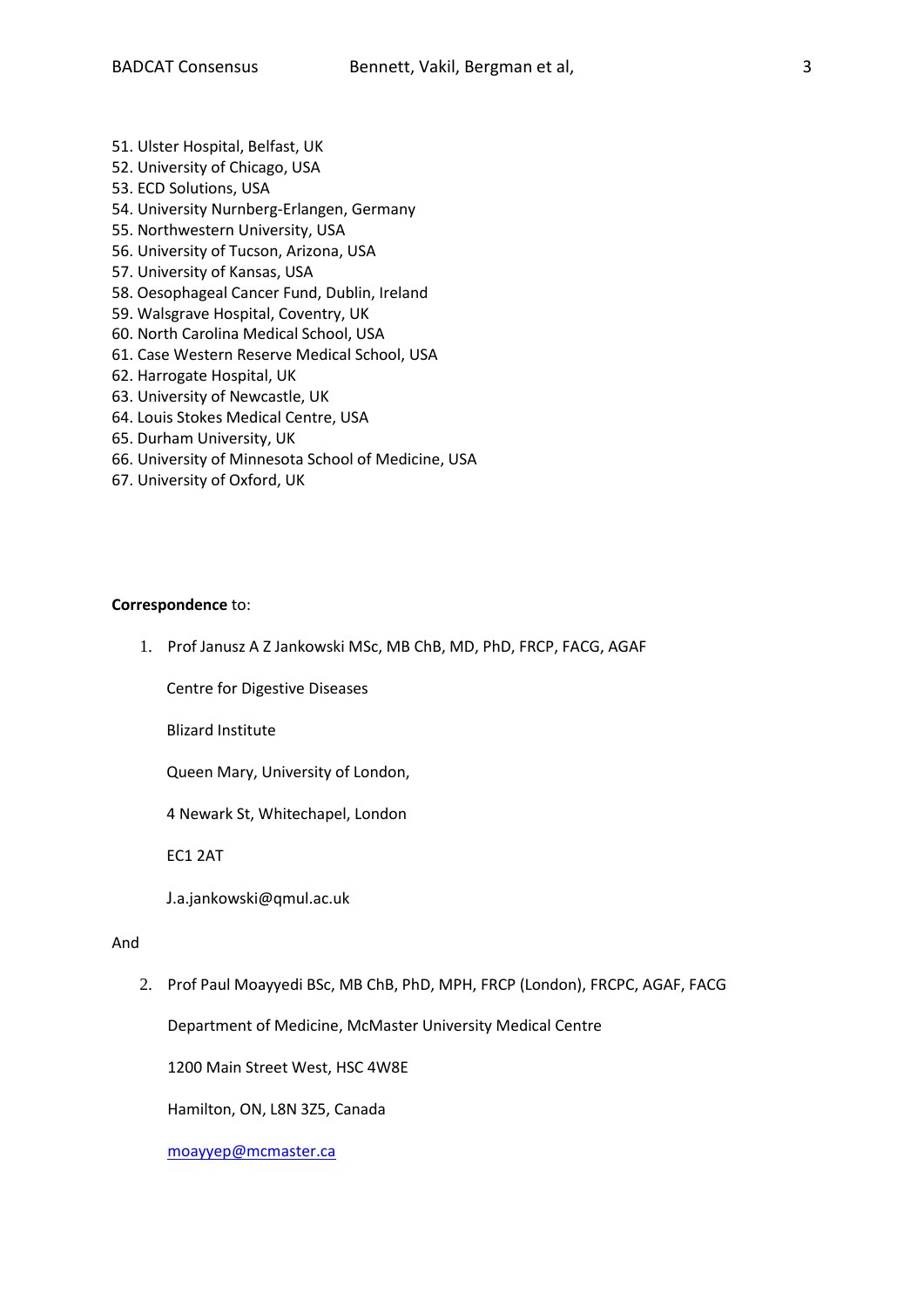**Short title**: Consensus statement for HGD in Barrett's

## **Funding**:

International Society of Diseases of the Esophagus \$3500, British Society of Gastroenterology £2,500, American College of Gastroenterology \$2000, American Gastroenterological Association \$2000, American Society for Gastrointestinal Endoscopy \$2000, Association of Upper Gastrointestinal Surgeons £1000, Fight Oesophageal Reflux Together £1,000, German Society of Endoscopy €2000, Netherlands Association of Hepatogastroenterologists €1,100, Oesophageal Cancer Research Fund €3000

(ISDE and BSG had the largest financial commitment)